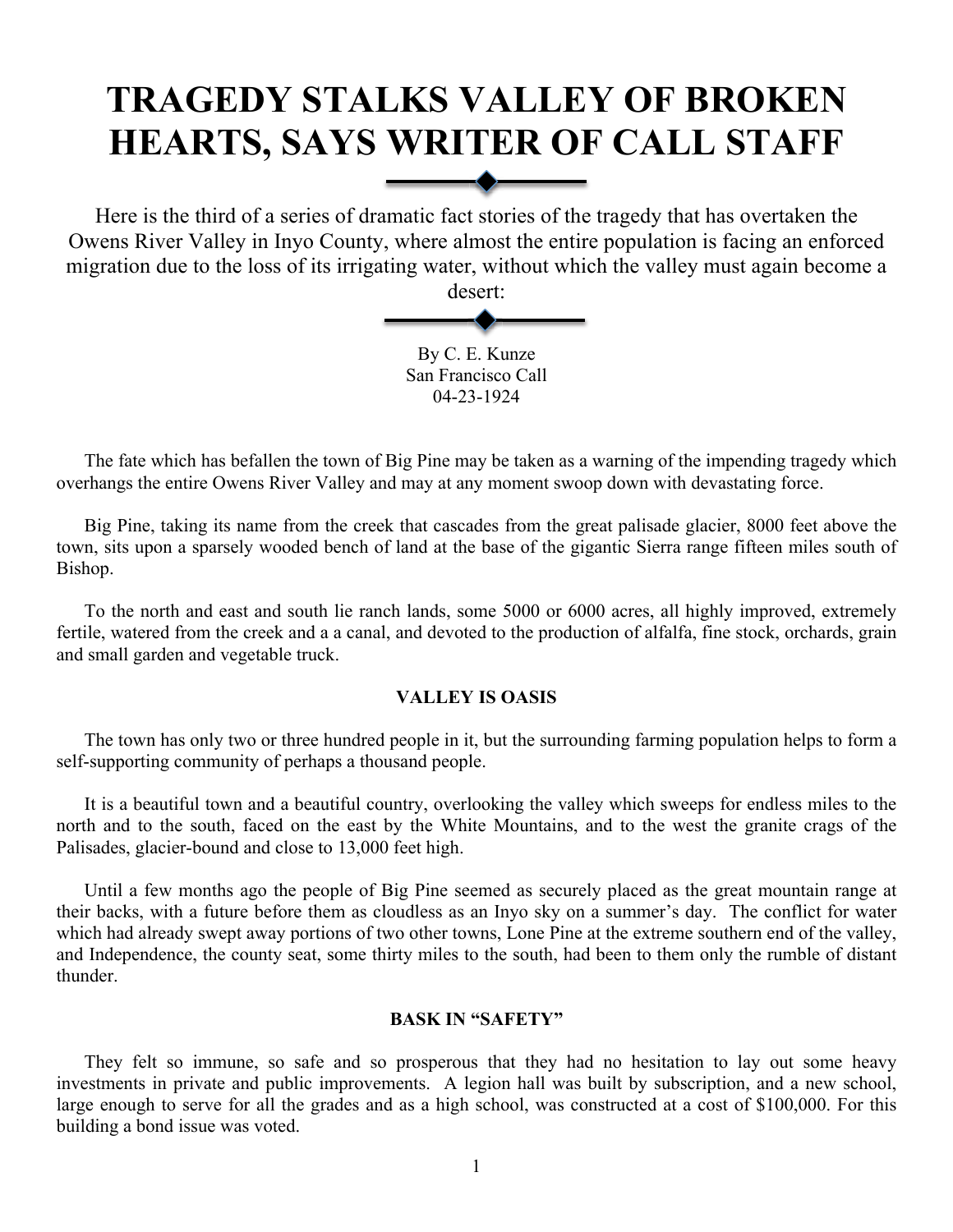Then came the sale of the lands under the McNally ditch to the north of them. Under the pressure of its need for more water, and the goading of the farmers in the San Fernando Valley, whose irrigation water had been shut off, the city of Los Angeles laid out \$1,500,000 in the purchase of the McNally ditch farms. Thee were between 8000 and 9000 acres of land under this ditch, every acre entitled to an inch of water from the Owens River, and the city purchased 80 percent of this land.

### **WATER IS DIVERTED**

The headgate of the McNally ditch was closed and the water which would have gone on these ranches came down the river – and into the Big Pine ditch.

Not a drop of it passed the headgate of the Big Pine canal. Not a drop of it reached the aqueduct of the city of Los Angeles. The investment of \$1,5000,000 had been a futile gesture, so far as it went toward relieving the situation in the San Fernando Valley. Thee was a shortage in the Owens River and every farmer both above and below the McNally canal had rights to more water than he was getting. The elimination of the McNally intake merely meant that there would be more for the farmers on the Big Pine canal, and they accepted the boon which this windfall had brought them.

The shotgun episode already mentioned then took place. But cutting a new channel in the river, where it makes a horseshoe bend, the city engineers, let by George Shuey, hoped to get their McNally water past the Big Pine canal without losing it in the canal. The Big Pine farmers standing on their well tested water rights, but not having any too great faith in the speed of the courts resorted to the more primitive methods of adjusting such disputes. They drove off the city workers, and thus brought on the next chapter of the story.

## **COMPACT IS SIGNED**

The city began negotiations to buy them out. The farmers, fearing treachery among their own, as they had seen such treachery take place in other districts of the valley, signed a compact to stand together. In December, with another dry year in prospect, the city carried this citadel of opposition and took over all the lands in the Big Pine district for the sum of \$1,100,000.

This spring not an acre of the 4500 acres under the Big Pine Canal is being planted. The orchards are not being irrigated. The headgate of a canal that has been doing duty for forty years or more is closed, and that belt of fine farms around the town of Big Pine is lying fallow. There will be no crops this year to gladden the hearts of the farmers, or the townsfolk. Thee will be this autumn, as there has generally been, no harvest festival in celebration of the bringing in of the bounty o the soil.

#### **TOWN HARD HIT**

Big Pine has received the full blow of the devastation program. Deprived of the support of the ranches, the town is left literally with no visible means of support. It has a debt up its properties of \$100,000 for the new school, which the people must pay, somehow. In the town are property values of probably near a quarter million dollars. Thee is a bank, a newspaper, a hotel, garages, a dozen stores – the usual equipment of a community of half a thousand people. What is to become of all this?